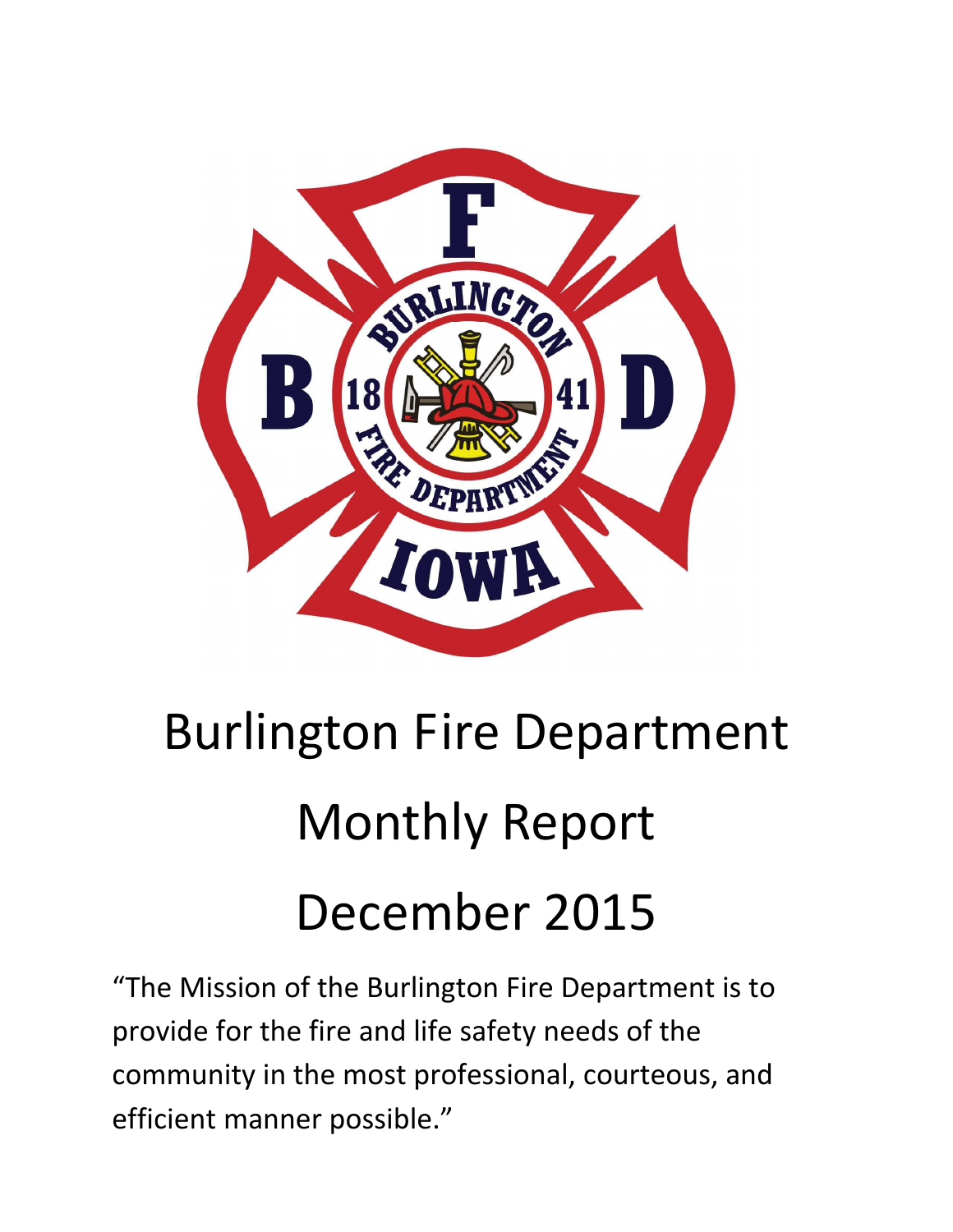#### **Operations**

We had 359 calls for service in December including 81 overlapping calls. 258 of those calls were in Burlington. Our average response time from when we receive the dispatch to when we arrive on scene was 5 minutes and 32 seconds. This time includes all calls for service including non-emergency calls.

Our total calls for service in 2015 were 4586. By comparison, in 2014 our total calls for service were 4201. We ran almost 200 more EMS calls in 2015 than we did in 2014.

Deputy Chief Ryan completed several contracts for confined space rescue coverage in December. These contracts are on an annual basis, all expiring on Dec.  $31<sup>st</sup>$ . All the contracts had to be refigured based on our change in coverage fees and several businesses' had changes in the number and types of confined spaces. We have contracts with several facilities inside and outside the city of Burlington including Case New Holland, Alliant Generating Plant, Big River Resources, and Hearth and Home Technologies.

#### **Training**

In December we had Pediatric Advanced Life Support (PALS) training on each shift. Battalion Chief Bullinger and Paramedic Howard are certified instructors and provide the required training annually.

We also had various training opportunities with our new air bags and strut systems. These items were purchased using money obtained through the Assistance to Firefighter's Grant. Each shift had the chance to train with the new equipment either in the station or by going out to Alter Scrap Processing. Alter's has been very accommodating whenever we need cars to either cut up or otherwise damage for training purposes.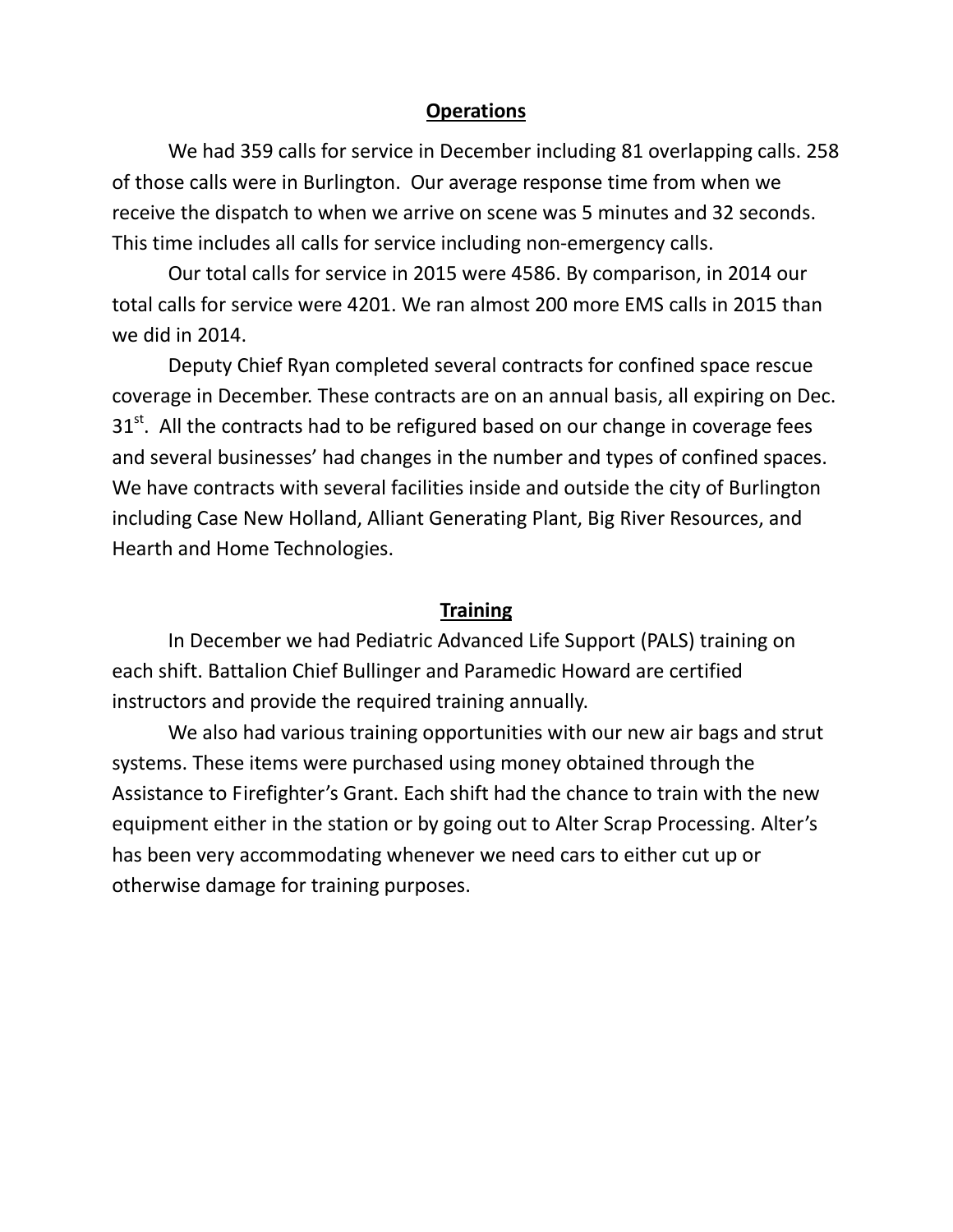

Left to right: LT. Luers, Paramedic Hemmie, Paramedic Rudy, and FF Winnie are giving the new Paratech Air Lifting Bag System a workout.

### **Fire Prevention**

 Crews installed 39 smoke detectors and 4 carbon monoxide detectors in December. We were able to obtain two sets of smoke detectors designed for the hearing impaired from the Iowa State Fire Marshal's Office for local residents. These detectors are hard-wired to the homes electrical system so they require a licensed electrician for installation. Norm's Koestner Electric installed these detectors free of charge.

Fire Marshal Crooks completed 22 inspections or re-inspections in December. He continues to work with the Iowa State Fire Marshal's Office, Burlington Police Department, and Farm Bureau Insurance on the investigation for the November fatality fire. He has also been finishing up the checks on the 4586 call for service reports that must be submitted to the state.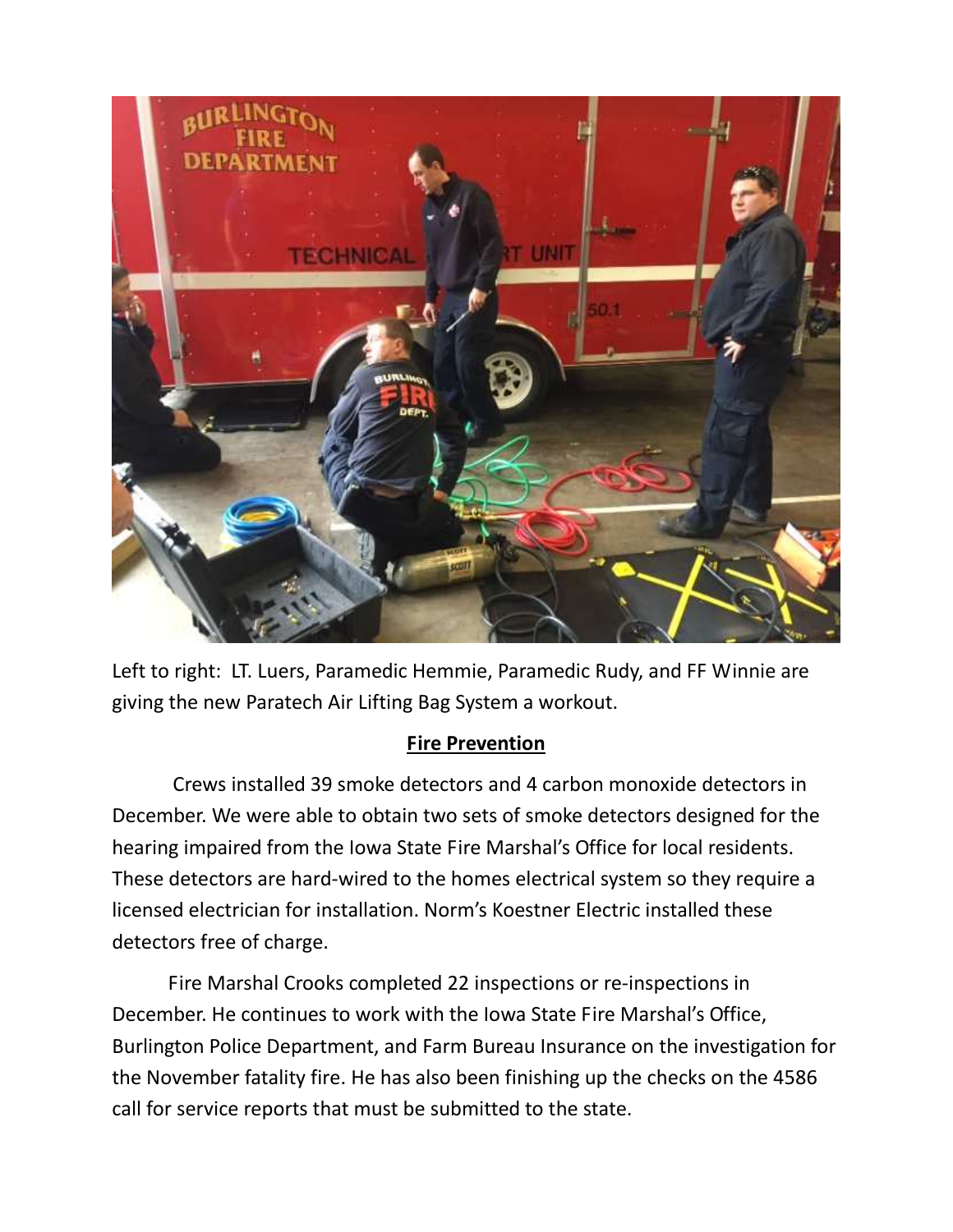## **Other Activities**

- Shift 3 members assisted Toys for Tots with auditorium set-up and unloading toys.
- The newly formed Ambulance Committee met to review ambulance specifications in preparation for FY17 purchase of a new ambulance.
- Chief Trexel attended the Joint Safety Committee meeting.
- Battalion Chief Workman and Deputy Chief Ryan attended webinar on coaching and counseling.
- Chief Trexel attended a joint dispatch meeting with DESCOM and officials from Wapello County.
- Battalion Chief Bullinger attended the National Fire Academy's Leadership III course in Ames.
- Several EMT students from Southeastern Community College completed their EMS clinical ride time with our crews.
- Chief and Billing Manager Hunter attended the Combined Townships Ambulance Association meeting in West Burlington.
- Fire Marshal Crooks, Battalion Chief Bullinger, Deputy Chief Ryan, and Chief Trexel re-established the Continuous Quality Improvement Committee.
- Shift 1 hosted lunch and a tour of Central Station for new council member Annie Wilson.
- Deputy Chief Ryan attended the City Safety Meeting.

Respectfully Submitted,

Matt Trexel

Fire Chief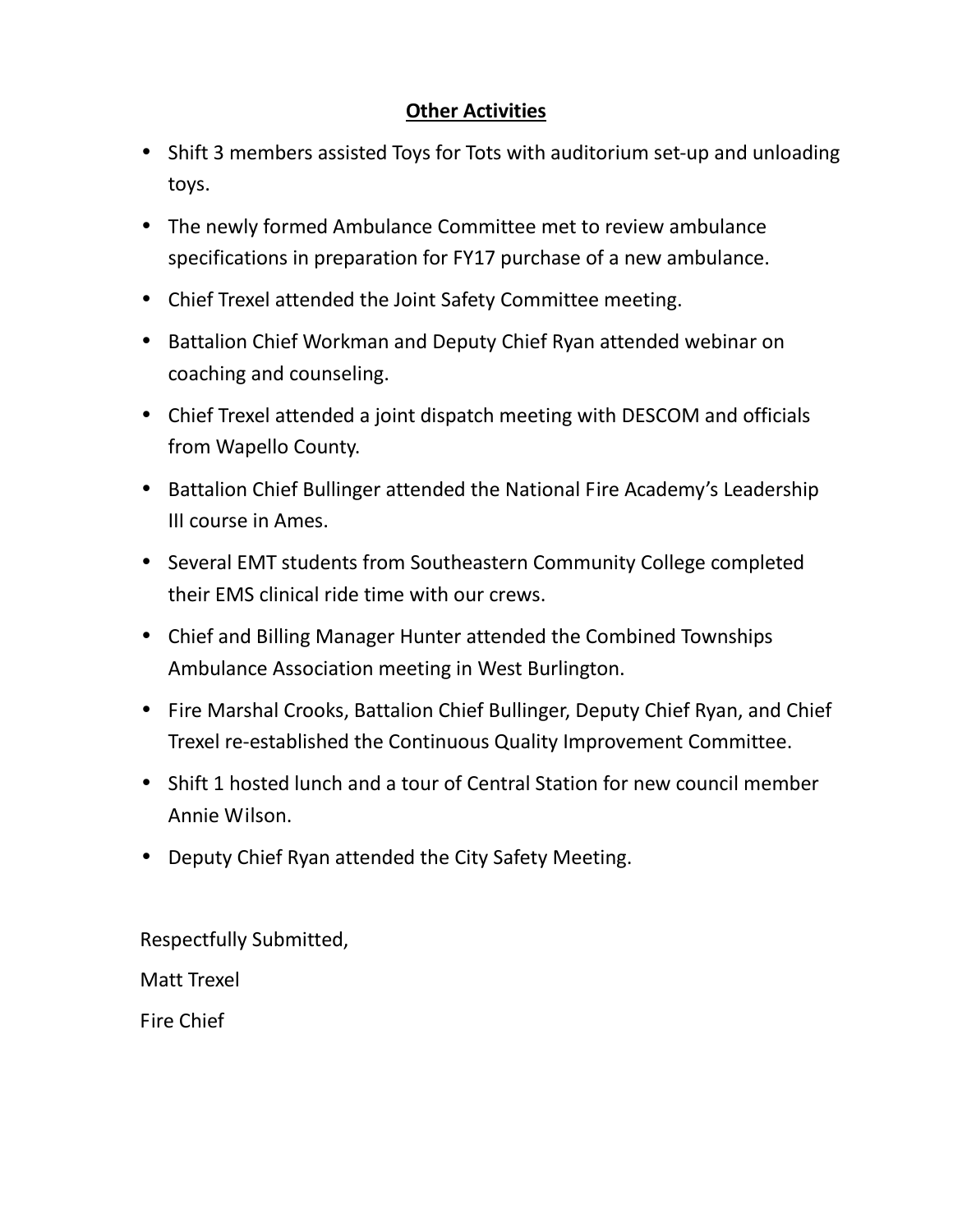### **Incident Type Report December 2015**



## **Responses By District December 2015**

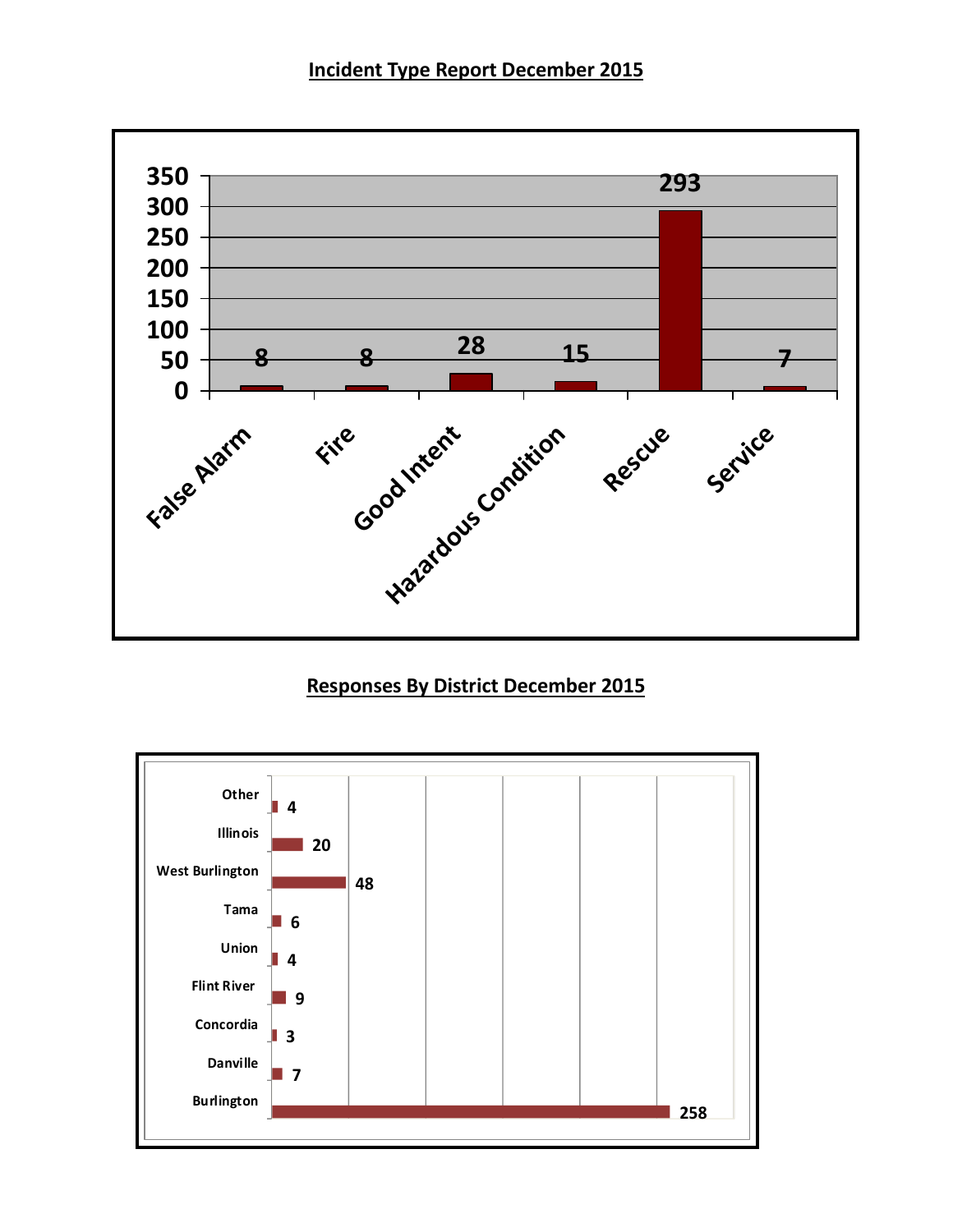# **LIFENET Monthly Transmission Summary**

12/1/2015 - 1/1/2016

#### **Account Name: Burlington Fire Department (Burlington, IA)**



Dec 2014 Dec 2015

12

 $\mathbf 1$ 

3

 $\overline{2}$ 

 $\overline{4}$ 

5

6

7

8

9

10

11

8 4 0

12